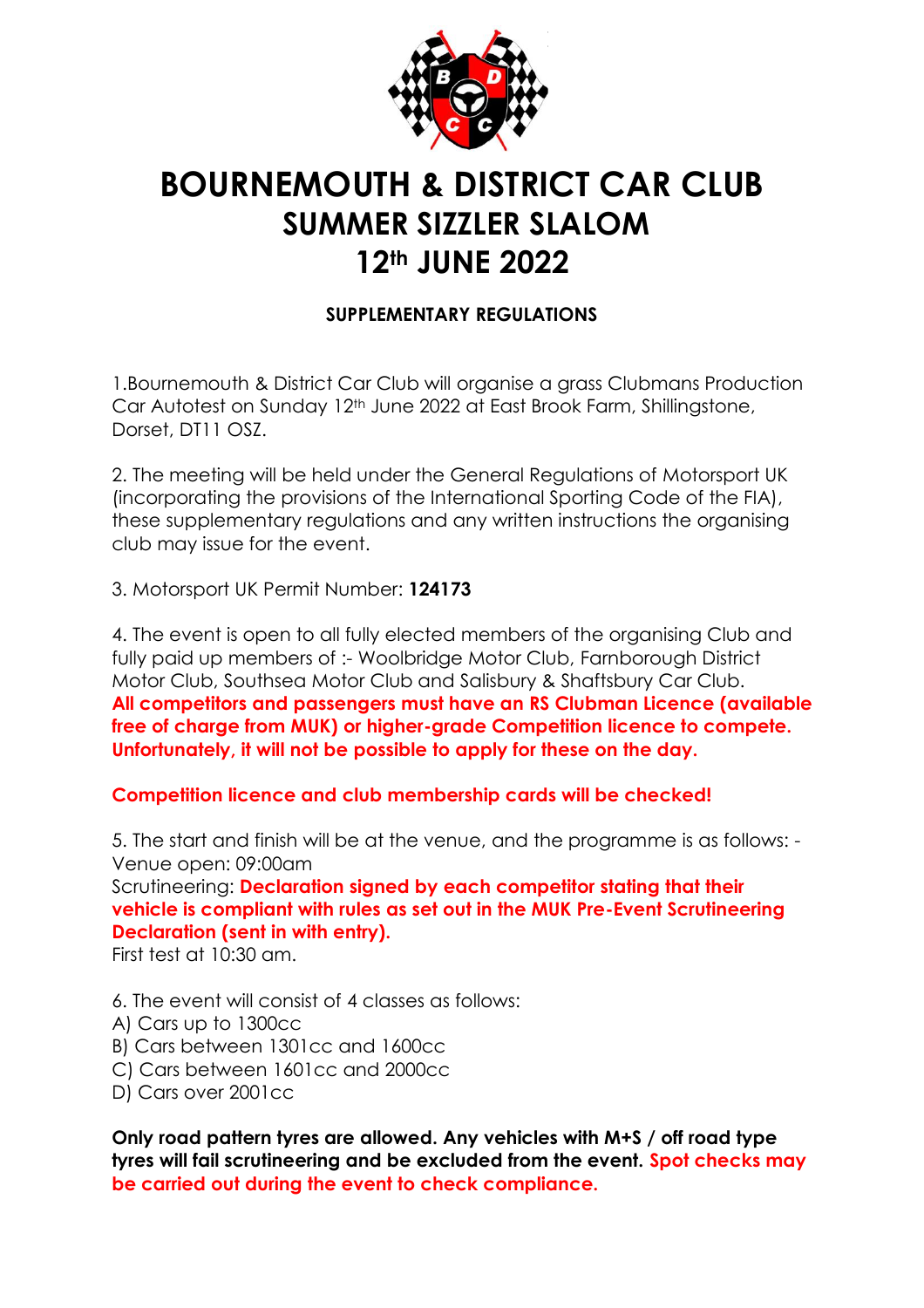### **No four wheel drive vehicles are permitted**.

To comply with the venue licence, no specials or kit cars will be allowed to enter. In the event of a query the Clerk of the Courses decision will be final.

7. Awards will be presented to FTD 1<sup>st</sup> in each class 1<sup>st</sup> Lady 1st Novice

8. The entries open with the publication of these regulations and close on **Thursday 9th June. The entry fee is £45.00.**

#### **Entries received before Tuesday 31st May will be eligible for a reduced entry fee of £40.00.**

All entries (where possible) must be sent via email using the official entry forms and be paid by debit / credit card, bacs or paypal. Due to Covid 19, **NO CASH OR CHEQUE PAYMENTS WILL BE ACCEPTED.**

9. Entries Secretary: -

**Michael Stewart 121 Millfield Poole Dorset BH17 7XD**

## Email: **mk2michael1973@gmail.com** Tel**: 07974 144082**

10. The maximum entry for the event is 40 and the minimum is 25. The minimum for each class is 3. Should any of the minimum figures not be reached, the organisers have the right to cancel the meeting or amalgamate classes as necessary.

11. Officials: Secretary of the Meeting: Michael Stewart Clerk of the Course: Michael Stewart Club Steward: TBA Scrutineer: John Billett Chief Timekeeper/Marshal: Paul Christopher